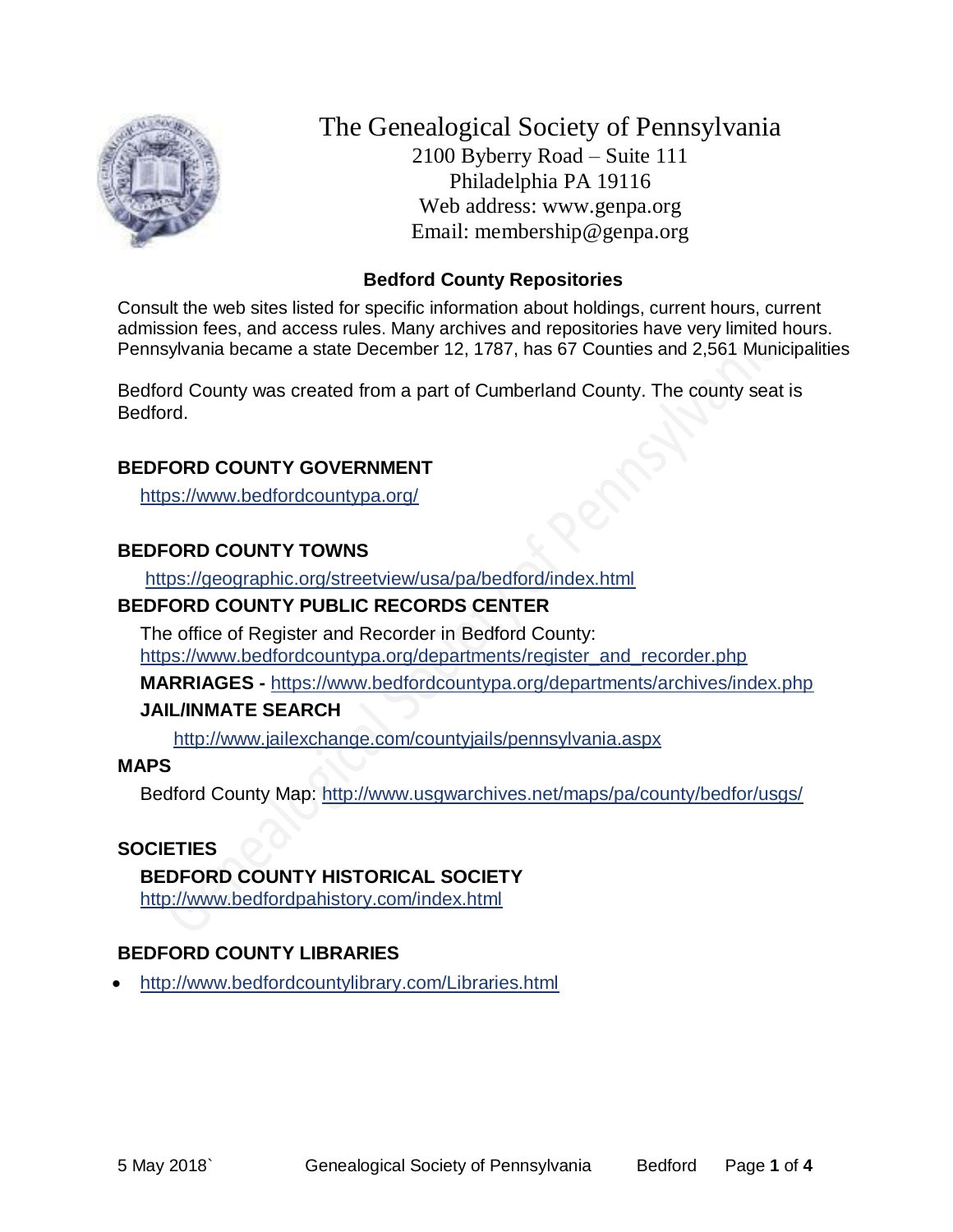## **RESOURCES**

- **Genealogical Society of Pennsylvania GSP** [http://GenPA.org](http://genpa.org/) **GSP Research** <https://genpa.org/research/>
- PAGenWeb **Bedford** County <http://pagenweb.org/~bedford/>
- Obituaries –
- **LDS** <http://ldsgenealogy.com/PA> [http://www.newspaperobituaries.net/pennsylvania/bedford\\_county\\_obituaries.htm](http://www.newspaperobituaries.net/pennsylvania/bedford_county_obituaries.htm)
- County Newspapers
	- o *Bedford Gazette* <http://www.bedfordgazette.com/>
	- o *Bedford Inquirer* (1857-1884) <https://chroniclingamerica.loc.gov/lccn/sn83032006/issues/1857/>
	- o *Bedford Inquirer and Chronicle* (1854-1857) <https://chroniclingamerica.loc.gov/lccn/sn86083444/issues/>
	- o *Bedford Gazette* (1805-current) <https://chroniclingamerica.loc.gov/lccn/sn82005159/issues/>
- **Random Acts of Kindness** <https://www.raogk.org/>
- Family Search LDS: <https://familysearch.org/>Free site but does require a login Collection List <https://familysearch.org/search/collection/list> [https://www.familysearch.org/wiki/en/Bedford\\_County,\\_Pennsylvania\\_Genealogy](https://www.familysearch.org/wiki/en/Bedford_County,_Pennsylvania_Genealogy)
- **Collections at the Historical Society of Pennsylvania HSP**  <http://hsp.org/collections>
	- HSP is membership based and there is a fee 1300 Locust Street, Philadelphia, PA 19107 215-732-6200 ext. 235 or [membership@hsp.org](mailto:membership@hsp.org)
- **RG-47. RECORDS OF THE COUNTY GOVERNMENTS** Guide to African American Resources at the Pennsylvania State Archives <http://www.phmc.state.pa.us/bah/aaGuide/AA-RG-47.html>
- **National Archives of Philadelphia** (**NARA**) Mid Atlantic Region: [http://www.nara.gov/research\\_rooms/mid\\_atlantic/](http://www.nara.gov/research_rooms/mid_atlantic/) **Records Request Process**

National Archives 14700 Townsend Road Philadelphia, Pennsylvania 19154-1096 Telephone: (215) 305-2044 Fax: (215) 305-2038 E-mail: [philadelphia.archives@nara.gov](mailto:philadelphia.archives@nara.gov) <https://wwwarchives.gov/philadelphia>

### **Naturalizations: NARA**

Pennsylvania: Philadelphia, 1790-1991; Pittsburgh, 1820-1979; Erie, 1940-1972; Scranton, 1901-1990; Wilkes-Barre, 1943-1972; Williamsport, 1909-1913; and Harrisburg, 1911-1917

### **MILITARY**

The National Archives at Philadelphia (**NARA**), through its partners Ancestry.com and Fold3.com, provides access to records relating to the military service of individuals from the American Revolution through World War II. Please note that Official Military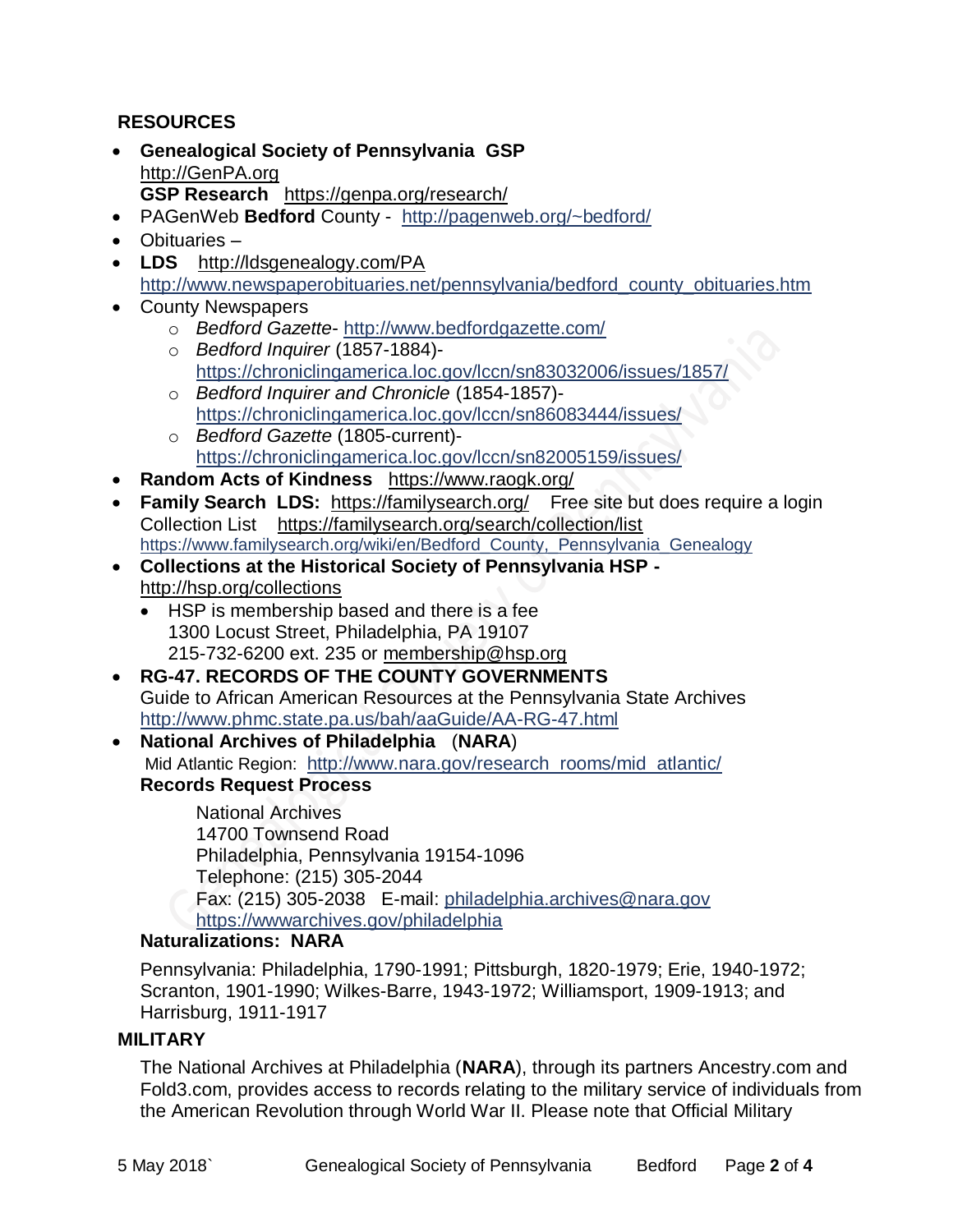Personnel Files from World War I to the present are held by the National Archives at St. Louis. <https://www.archives.gov/st-louis>

World War I and World War II, Fourth Enumeration Draft Cards can also be accessed through our partner sites. In addition, Records of the Selective Service System, 1940- 1969, for individuals from Delaware, Maryland, Pennsylvania, Virginia, and West Virginia are available from the National Archives at St. Louis. Copies of World War I draft cards can be requested from the National Archives at Atlanta [\(Atlanta.archives@nara.gov](mailto:Atlanta.archives@nara.gov) ).

For information on obtaining World War II era and later draft cards, please see <http://www.archives.gov/st-louis/archival-programs/other-records/selective-service.html> <https://www.archives.gov/philadelphia/public/family-history.html#military>

## **Pennsylvania Military Records Research Guide**

<https://www.raogk.org/pennsylvania-genealogy/pa-military-records/>

### **Probate – Wills Administrations**

Probate records may include Person's exact death date, Names of the family members, Family relationships, Names of spouses of children, Residences, Adoption or guardianship of minor children or dependents, Worth of the property and land holdings, Evidence of occupation, religion, or military service

**Family Search:** Pennsylvania Probate Records, 1683-1994 <https://familysearch.org/>

This collection includes probate records created in Pennsylvania counties. The records include wills, estate records and indexes.

## **State of Pennsylvania Vital Records**

The **Pennsylvania State Archives** collects, preserves and makes available for study the permanently-valuable public records of the Commonwealth, with particular attention given to the records of state government.

Mailing address: 350 North Street Harrisburg, PA 17120 Email: Email PA State Archives Phone: (717) 783-3281

GPS address: 801 North 3rd Street Harrisburg, PA 17102 Coordinates: 40.266080, - 76.886053

## **BIRTH CERTIFICATES**, 1906-1910

The Division of Vital Records (DVR) maintains birth records that occurred in Pennsylvania from 1906 to the present.

For information on public records (births occurring from 1906 to 1910), click on Pennsylvania State Archives <http://www.phmc.pa.gov/archives/Pages/default.aspx>or our Genealogy page.

<http://www.health.pa.gov/MyRecords/Certificates/Genealogy/Pages/14125.aspx#.WNvLKfkrJHY>

## **Death Certificates**, 1906-1965

Original birth certificates for 1906-1910 and death certificates for 1906-1965 are available at the State Archives. Digital copies of the 1906-1908 birth certificates and the 1906-1963 death certificates may be found on Ancestry.com. Pennsylvania residents can access these records free of charge through Ancestry.com Pennsylvania. A free account can be created.